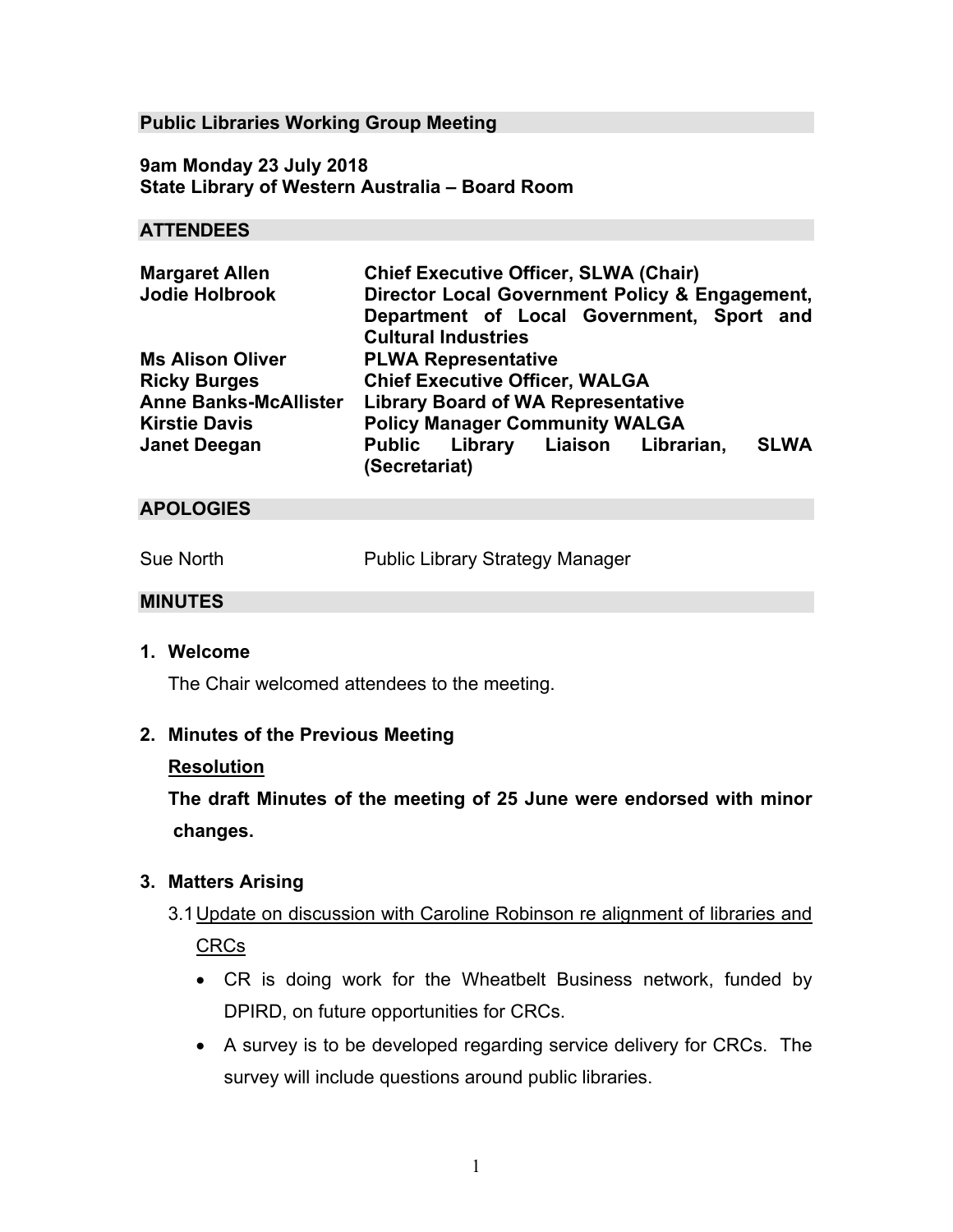- Anne Banks-McAllister suggested that Anne and Ricky Burges could meet to discuss further, together with Chris Jackson (Narembeen CEO). The meeting to be held after the results of the survey are available, as there will be more information available then.
- 3.2 Local Government run CRCs
	- Provided previously by Kirstie and attached to minutes of June meeting.
- 3.3 Regional Subsidiaries model
	- Jodie Holbrook has talked to Tony Brown. The Department is waiting for a WALGA meeting re subsidiaries to look at simplifying the model so that local governments will take it up.
	- WALGA is hoping that it may be finalised by the end of this year.
	- Library services are a potential area to be considered under this subsidiary model.
	- Anne provided information regarding the local government tiers.

### **4. Other Business**

### 4.1 Endorsement of Consultation Report

- Report was endorsed by Library Board and WALGA at recent meetings.
- Report has now gone to the Minister for release.
- 4.2 Proposal to establish a reference group to inform the development of a draft tiered model
	- Suggestions for membership included:
		- o James Harmer. [DLGSCI economist]
		- o Mark Casserly. [Library Board member, Director, Community Services, City of Karratha] [Potential Chair]
		- o Viv Barton [Library Manager, City of Stirling] OR Leanne Reid [City of Melville]
		- o Steve McQuade [Coordinator, Lifelong Learning, City of Fremantle]